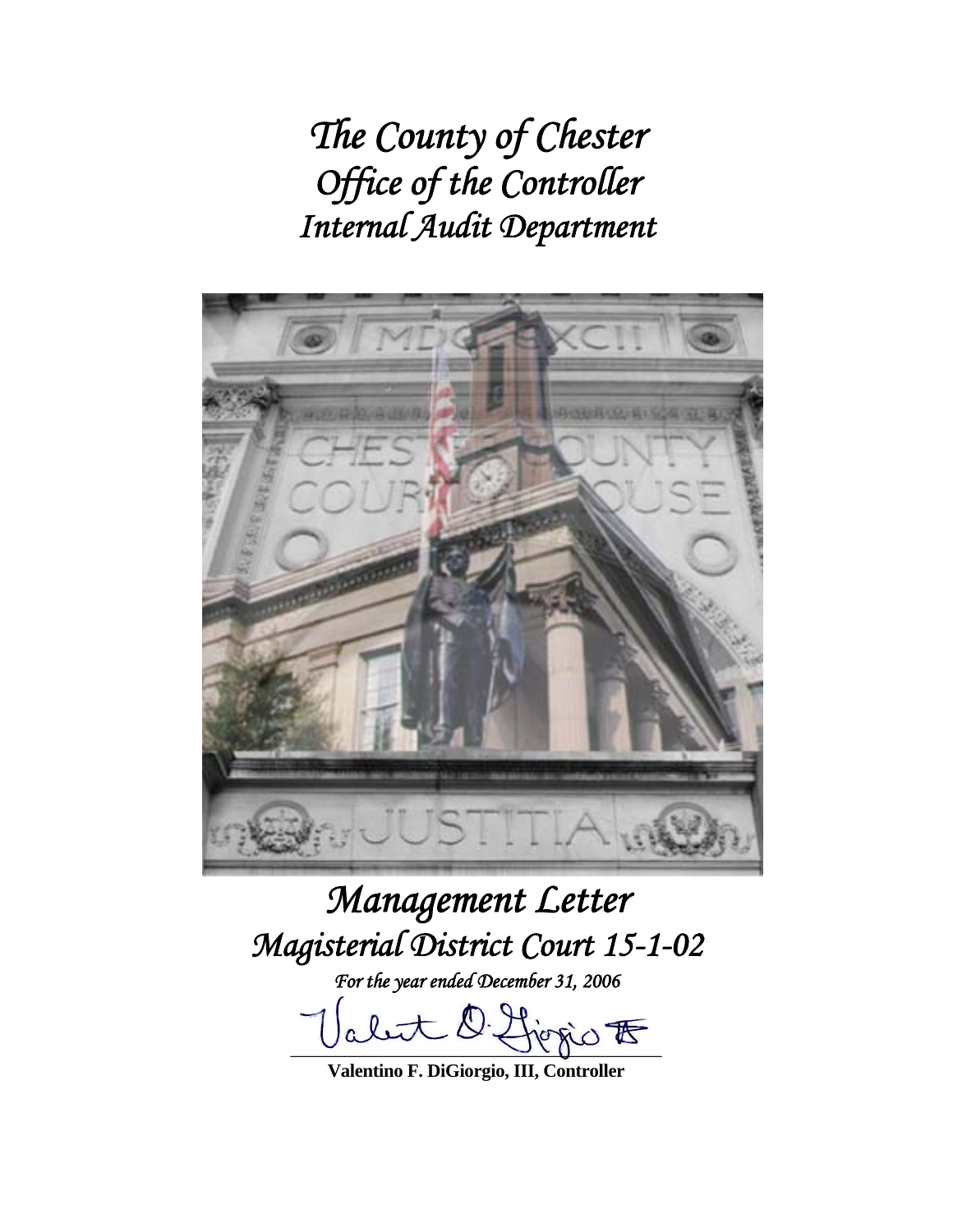# **To: Magisterial District Judge John Anthony**

## *Introduction*

On August 31, 2007, Internal Audit completed an audit of Magisterial District Court 15-1-02 (*District Court*). Robert Pinkos, CIA, was the auditor-in-charge and was assisted by one additional auditor. Internal Audit is required by County Code to review district courts annually to ensure compliance with policies and procedures mandated by the Administrative Office of Pennsylvania Courts and/or District Justice Administration and to assess their overall internal control structure. The scope of our audit included a review of the following:

- Cash and Petty Cash
- Undisbursed Funds
- Cash Receipts
- Manual Receipts
- Cash Disbursements
- Voided Transactions
- Overall Compliance.

#### *Executive Summary*

The management and staff of the *District Court* are, in all material respects, in compliance with policies and procedures set forth by the Administrative Office of Pennsylvania Courts and directives imposed by District Justice Administration. Internal Audit noted no matters of a significant nature in the area of compliance or in the overall internal control structure.

Internal Audit did, however, note several matters of lesser significance involving internal controls and compliance with policies and procedures. These matters have been included within this Management Letter. Based on Internal Audit's testing and observations, it is our opinion that these deficiencies are not the result of negligence or deliberate misconduct, but are instead the consequence of one or more of the following:

- Oversights
- Human error

We would like to thank the management and staff of the *District Court* for their cooperation and assistance during the course of this audit. We have provided herein a copy of our "Audit Findings" and "Recommendations" for your review and comment.

Please feel free to contact our office at (610) 344-5906 should you have any questions or concerns.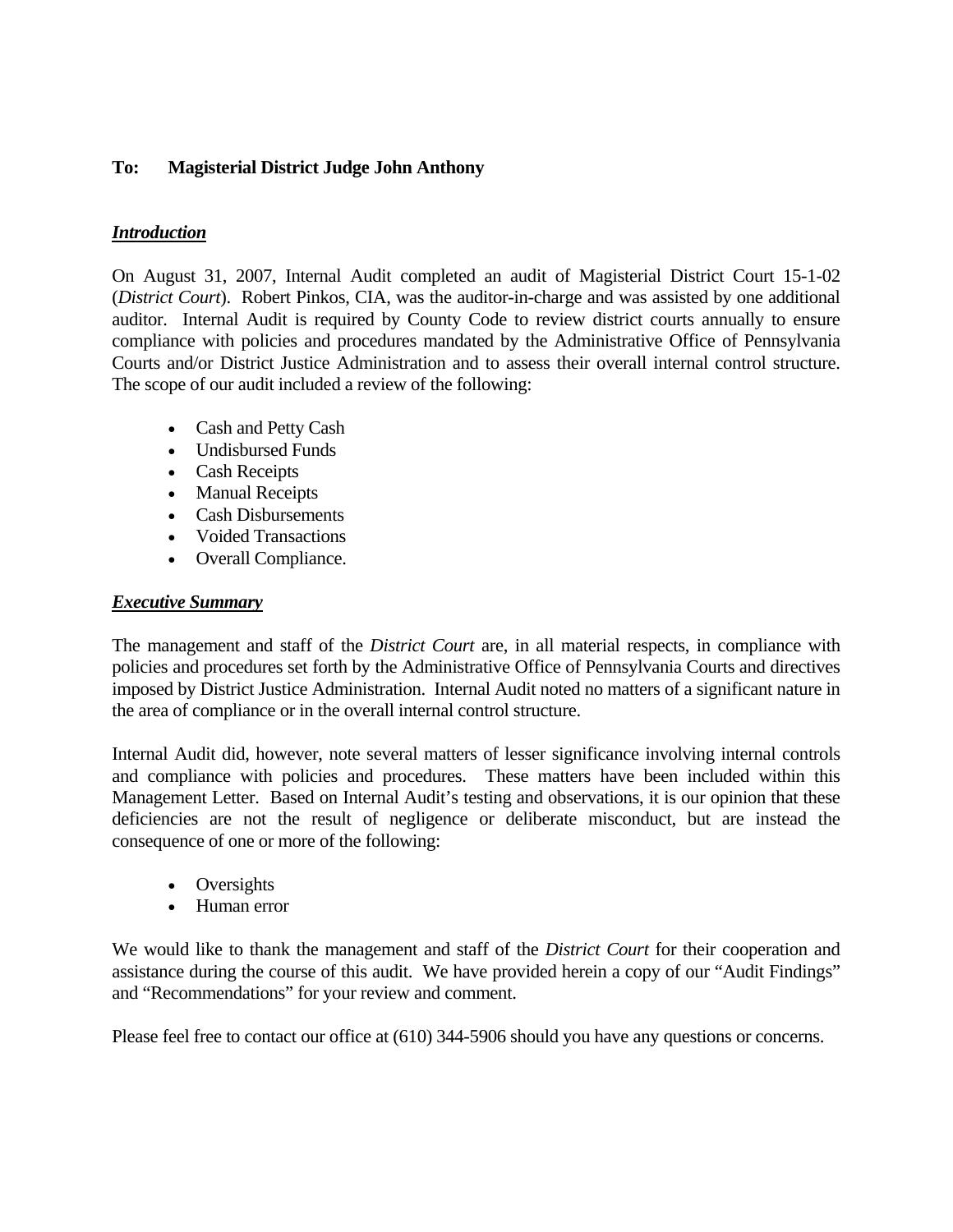# **MAGISTERIAL DISTRICT COURT 15-1-02**

# **FINDINGS AND RECOMMENDATIONS**

# **FOR THE YEAR ENDED DECEMBER 31, 2006**

## **I. INTERNAL CONTROL FINDINGS AND RECOMMENDATIONS**

#### RECORDKEEPING / RECORDING

#### Finding 1: Daily Deposits

Internal Audit noted in 3 instances, the daily deposit was not made within 1 business day of receipting the monies.

#### **Recommendation**

Internal Audit recommends that the *District Court* exercise greater care when depositing their daily receipted monies. The daily deposit should be made the same day or next business day.

#### *Auditee Response*

*The finding of the audit is acknowledged and the court will make every effort to deposit daily receipted monies.* 

# **II. COMPLIANCE WITH POLICIES AND PROCEDURES**

In order to test compliance with all applicable policies and procedures, Internal Audit selected a statistical sample of 30 case files out of a total population of 5,557 case files created in 2006. In addition, we performed other related tests of cash receipts, cash disbursements, manual receipts, undisbursed funds, and voided transactions. Sample size for the tested areas was determined through a risk assessment analysis based on the results of the *District Court's* prior year audit and current year case load. We believe the results of our tests are representative of the entire population on the basis of accepted audit sampling principles.

#### Finding 1: Cash Disbursements

Internal Audit noted in 2 instances, the *District Court* disbursed checks made payable to a District Judge.

#### Recommendation

Internal Audit recommends that the *District Court* not disburse checks made payable to a District Judge. Instead, when transferring money to another court, cash disbursements should be made payable only to the District Court.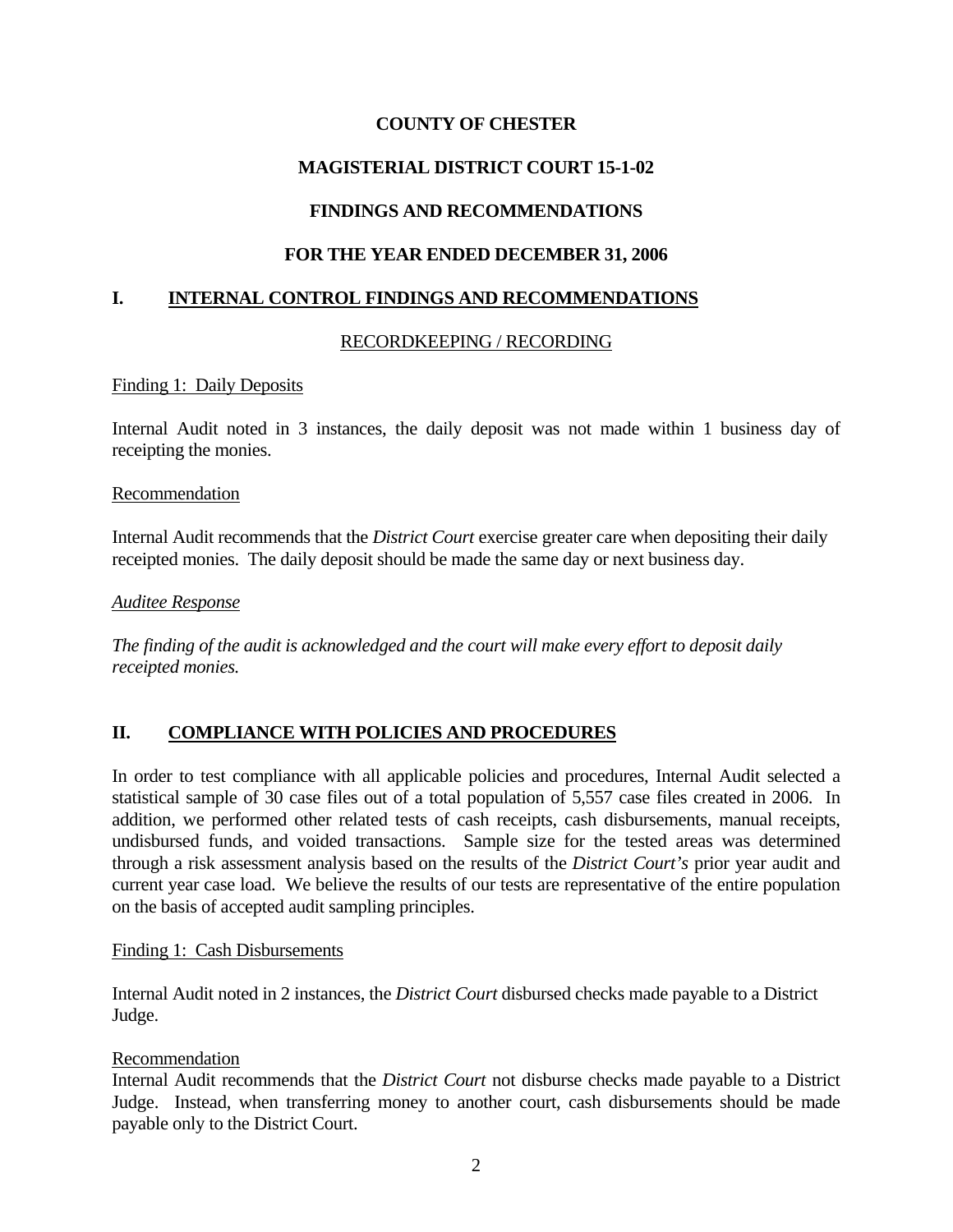# **MAGISTERIAL DISTRICT COURT 15-1-02**

## **FINDINGS AND RECOMMENDATIONS**

## **FOR THE YEAR ENDED DECEMBER 31, 2006**

## **II. COMPLIANCE WITH POLICIES AND PROCEDURES**

#### Finding 1: Cash Disbursements *(continued)*

#### *Auditee Response*

*The finding is acknowledged and the court will take special care to avoid this problem in the future.* 

#### Finding 2: Voided Disbursements

Internal Audit noted the following:

- $\triangleright$  In 10 instances, stale dated checks were not escheated in a timely manner.
- $\triangleright$  In 10 instances, a copy of the voided check was not attached to the case file.
- ¾ In 2 instances, the office copy check was not properly marked "void, stale or lost."
- $\triangleright$  In 1 instance, the check copy attached to the case file was not properly marked "void, stale or lost."
- $\triangleright$  In 1 instance, a copy of the replacement check for the voided check was not attached to the case file.

#### Recommendation

Internal Audit recommends that *District Court* staff exercise greater care in marking checks properly as "void, stale or lost," and to attach the appropriate voided check and its replacement to the corresponding case files. Internal Audit also recommends that *District Court* management monitor the list of outstanding checks monthly in order to perform due diligence and to escheat stale dated checks in a timely manner.

#### *Auditee Repsonse*

*The discrepancies are noted and our court staff has been instructed to check the list of outstanding checks on a monthly basis to avoid a recurrence of these issues.*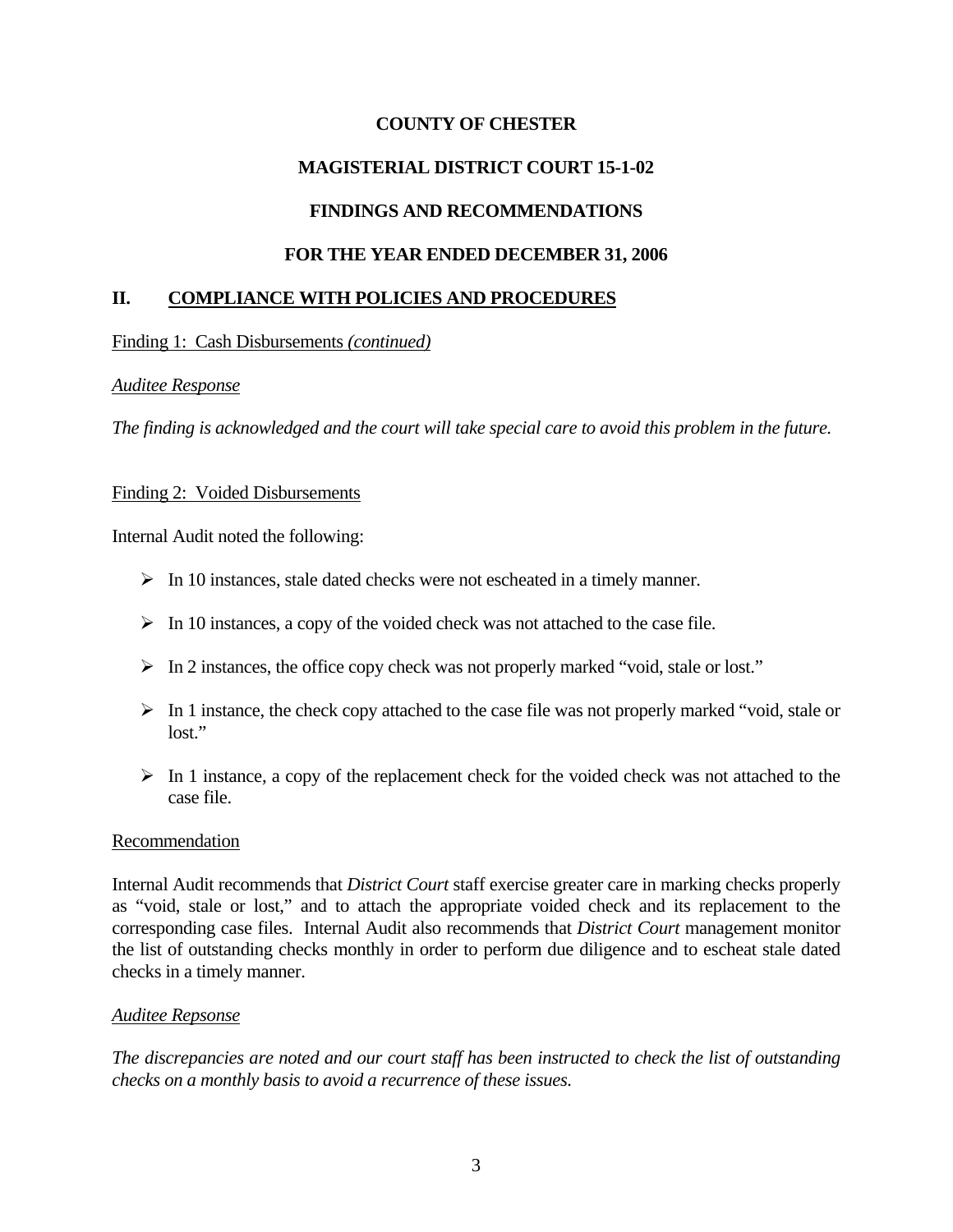# **MAGISTERIAL DISTRICT COURT 15-1-02**

# **FINDINGS AND RECOMMENDATIONS**

# **FOR THE YEAR ENDED DECEMBER 31, 2006**

# **II. COMPLIANCE WITH POLICIES AND PROCEDURES**

## Finding 3: Overall Compliance

Internal Audit noted the following:

- $\triangleright$  In 3 instances, warrants outstanding for more than 60 days were not recalled or were not recalled in a timely manner.
- $\triangleright$  In 1 instance, a warrant was not issued in a timely manner after the Notice of Impending Warrant of Arrest was issued.

## **Recommendation**

Internal Audit recommends that *District Court* management emphasize to the staff the importance of adhering to procedures as outlined in the District Justice Automated Office Clerical Procedures Manual relating to the issuance of warrants.

# *Auditee Response*

*Our constables have been advised to return warrants in a timely manner. Our staff will adhere to the procedures relating to the issuance of warrants.*